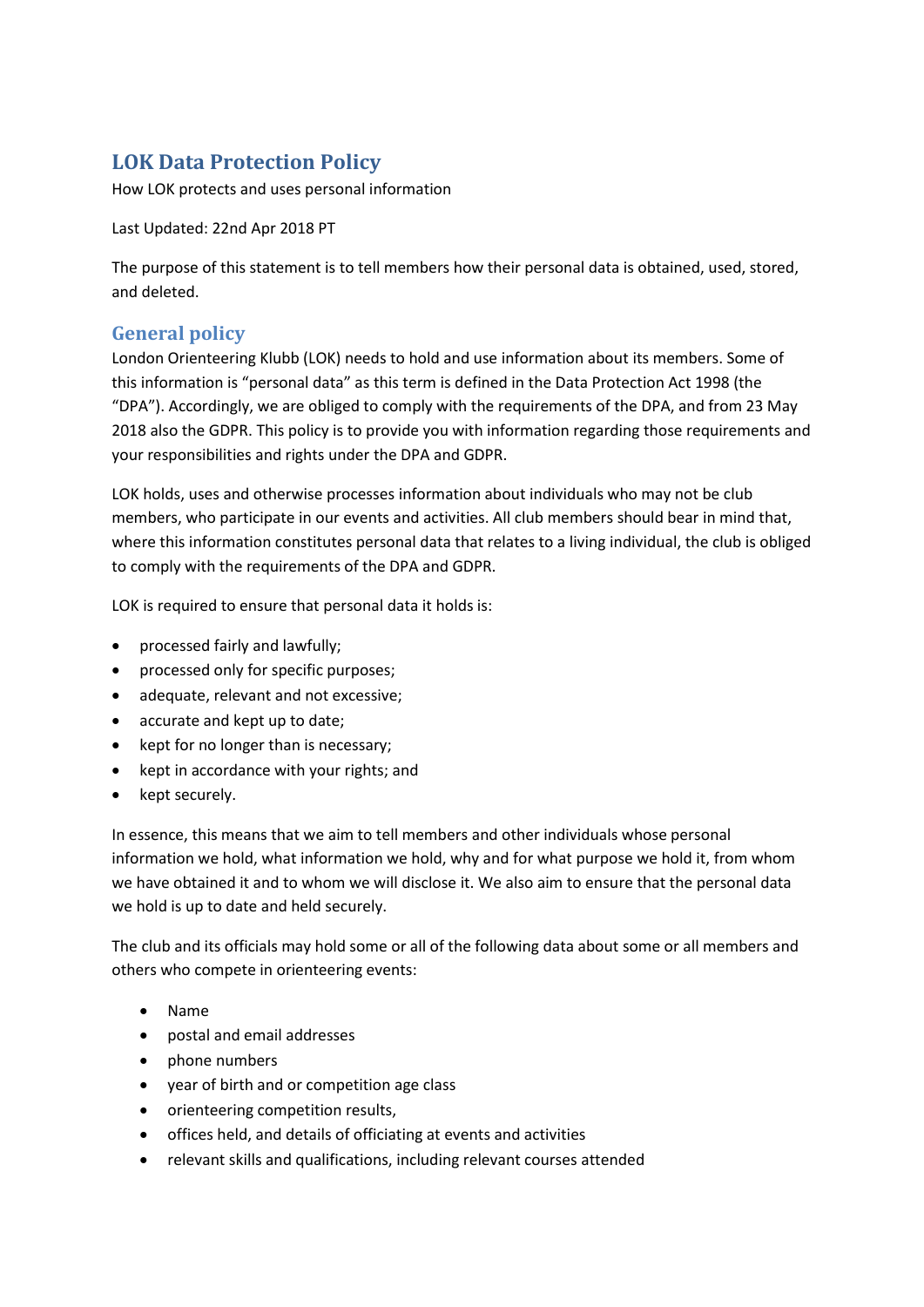Contact data may be held for landowners and other organisations with which we co-operate, their employees, agents and tenants. The data may be held in electronic or paper form.

The data may be obtained directly from an individual person or a family member or indirectly from the British Orienteering Federation, clubs or other organisations.

The data is used in organising the sport of orienteering and for social purposes, including, but not limited to, distribution of magazines and other literature, publication of competition entries and results, coaching, team selection, training and appointment of officials.

Data may be distributed in paper or electronic form between members, competitors, event officials and orienteering organisations.

Publication of personal data in paper form may occur in membership and contact lists, magazines, competition information and results and other literature. Publication on publicly accessible web sites may include name, age class and club in competition results; names with offices and photographs may be published, but addresses, contact numbers and personal background details will be published only with the explicit consent of the person.

The data will not be available for commercial purposes.

#### **Personal Information of event participants**

Entry slips (paper) from events are retained as stipulated by British Orienteering's event insurance. After the expiry of this period the slips are destroyed. Electronic copies of event entry information (for example downloaded from on line entry systems) may be retained in relation to insurance requirements on retaining details of participants for a minimum period, but these files are not accessible from the website, nor are they otherwise shared or published.

Personal information provided to an entry service provider such as Fabian4 or SportIdent will be accessible to the event entries secretary and event organiser in electronic form. This may be used by the event organiser to contact individuals before or after the event with information relevant to the event, and will be used to organise the event (assign start times, assign individuals to courses, prepare results etc) but will not be used by the club for any purposes not relating to the event and will not be passed to other third parties. The on-line entries service providers will have their own policies to comply with GDPR.

In order to comply with insurance requirements, the club will retain a copy of the downloaded entry details for 5 years after the date of the event, and delete the data after this time.

Published results from events may remain accessible indefinitely.

#### **Personal Information of club members**

Personal information on club members is primarily held by the membership secretary. The club committee, and organisers of events, will have access to membership information for the purposes of event organisation and club administration.

Personal information on members who have not renewed their membership is retained by the membership secretary for a period of one year after the date at which their membership lapses.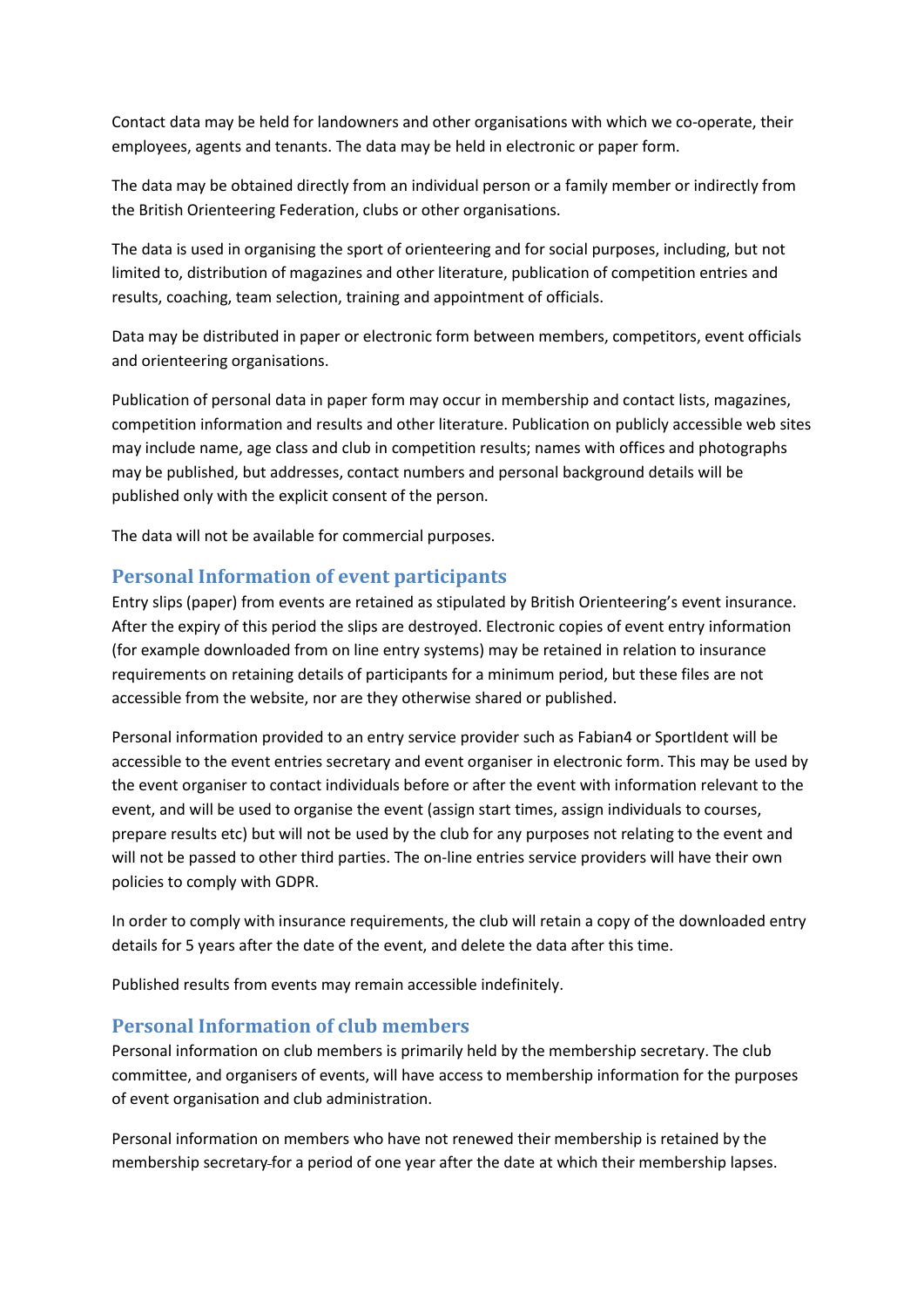#### **Sensitive Personal Information**

In training and coaching sessions, the club may request individuals to disclose relevant medical conditions (or in the case of juniors, require their parents to disclose such details on their behalf) in order that the coach is able to respond appropriately in the event of an accident or medical emergency. These details are collected on paper only and are kept confidential, and are only kept for the activity for which they were provided.

At events organised by the club, the organising team will accept sealed envelopes containing confidential medical information, to be opened only in the event of a medical emergency concerning that individual. The organising team will provide form and envelopes so that participants can provide such information, but this is given voluntarily. The participant may reclaim their envelope when they have completed the event. Any completed forms or envelopes remaining at the end of the event will be destroyed unopened by the organiser.

At events where bibs are used, the organiser may recommend that relevant medical information is recorded on the reverse of the bib by its wearer, but this is done voluntarily. In this case the individual retains the bib and the information is not considered to be in the care of the club.

# **Obligations**

#### **Member's Obligations relating to Personal Data:**

In agreeing to your terms and conditions of membership with LOK, you have consented to LOK holding, using and otherwise processing personal data and sensitive personal data relating to you for all purposes reasonably arising out of your membership of LOK, including the purposes specified above.

Personal data relating to you will be held by LOK both manually and on a computer. Such data shall only be kept for as long as we deem necessary, in accordance with the policy above. Other members of the club may have access to your personal data as may be required to fulfil the purposes specified above.

We are required to ensure that all personal data which we hold is accurate and kept up to date. In order to enable us to comply with this obligation, you are requested to promptly notify LOK of any changes to your personal details including any changes to your name, address, and contact details.

## **Obligations relating to the Personal Data of Others**

In the course of your duties as an official of the club or as a helper at an event, you may be required to process personal data which relates to other individuals. You are required to comply with the data protection principles set out above and with any specific instructions given to you regarding such personal data.

In particular, you must not, save in the proper performance of your duties during your membership, make use of, divulge or communicate to any person (including any person working for or with LOK) or any organisation, company and/or firm, any personal data relating to any third parties.